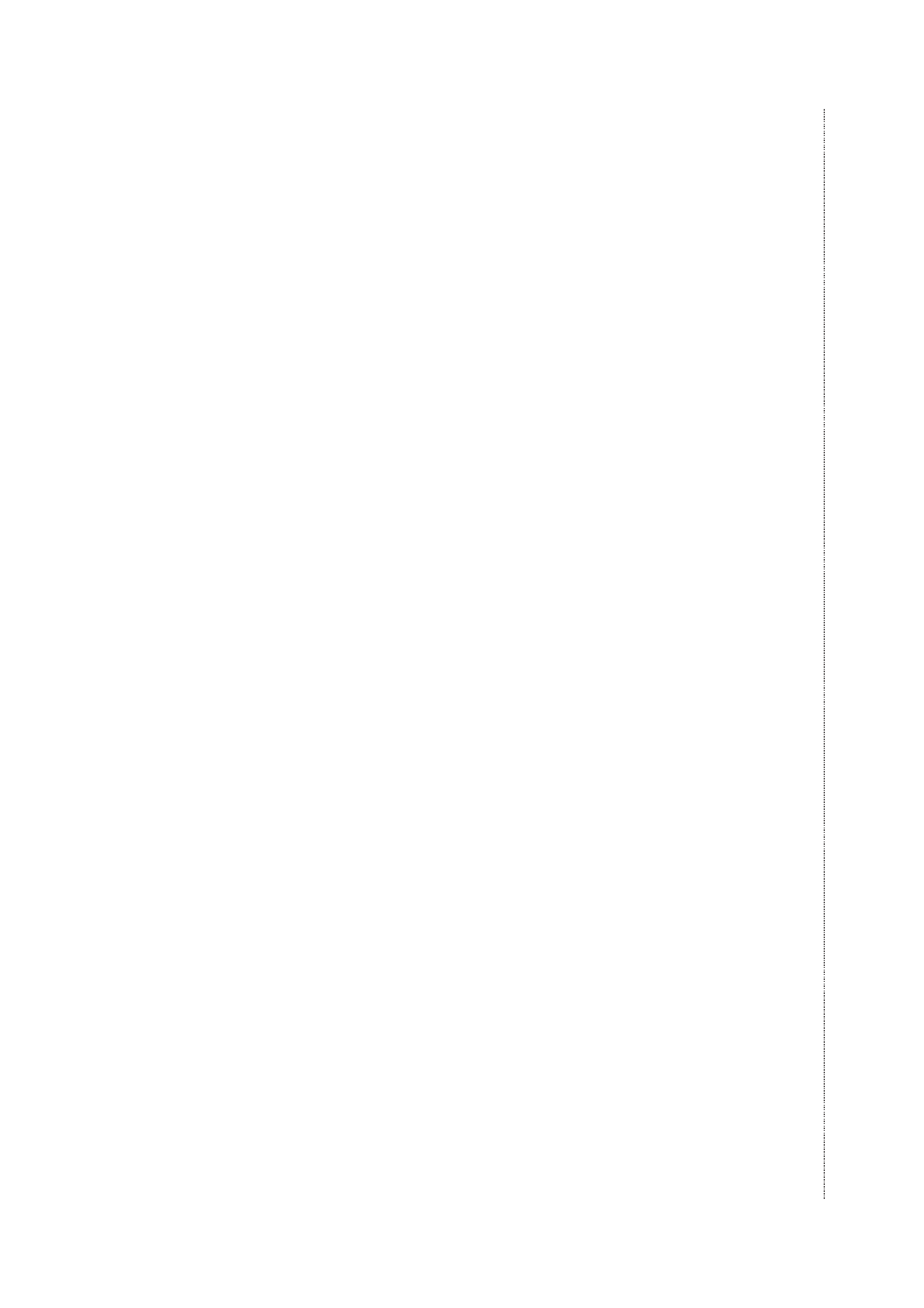Toni BABAROVIĆ Institute of Social Sciences Ivo Pilar, Croatia Ljiljana KALITERNA LIPOVČAN Institute of Social Sciences Ivo Pilar, Croatia Andreia BRAIŠA-ŽGANEC Institute of Social Sciences Ivo Pilar, Croatia

# SUBJECTIVE WELL-BEING DURING THE LIFESPAN IN THE MEDITERRANEAN: U-SHAPED, DECLINING OR NO CHANGE?

#### A b s t r a c t

This study aimed to examine the relationship between age and subjective well-being in Mediterranean countries with and without controlling for relevant covariates and to compare these relationships in Mediterranean and non-Mediterranean Europe. The data from the European Quality of Life Survey — EQLS (round 4) were used for the analysis. The survey was conducted during 2016 and 2017 on representative samples of the adult population within 28 EU countries including Albania, FYR of Macedonia, Montenegro, Serbia and Turkey. The sample included 15,791 respondents living in 11 Mediterranean countries and 18,505 respondents from 22 non-Mediterranean countries. The respondents were equally distributed by gender (51.6% women), with the age range between 18 and 95 years ( $M = 48.14$ , SD = 18.08). For the lifespan comparison, we used five age groups (18-24, 25-34, 35-49, 50-64 and 65+). Cross-national population weights were applied to ensure representativeness of group comparisons. The results showed that happiness and life satisfaction are generally lower in the Mediterranean in comparison to non-Mediterranean countries and that it generally declines by age, showing a slight increase in the non-Mediterranean countries in the older age groups. After controlling for income and financial deprivation, no systematic decline in wellbeing by age in Mediterranean countries was observed.

Keywords: quality of life, subjective well-being, Mediterranean, age, lifespan

In the EU context of rapidly ageing societies, the well-being of different age groups becomes an important topic of public policies. In the past few decades, there is an ongoing debate in the literature about the relationship between age and subjective wellbeing (SWB). While several researchers have identified a U-shaped relationship between age and SWB, where young generations feel the most satisfied and happy, middle-aged individuals feel the least satisfied, and the level rises again in later life (Blanchflower & Oswald, 2004, 2008, 2009, 2019), there is also a body of research showing different patterns of this relationship. Surveys are showing no relationships bet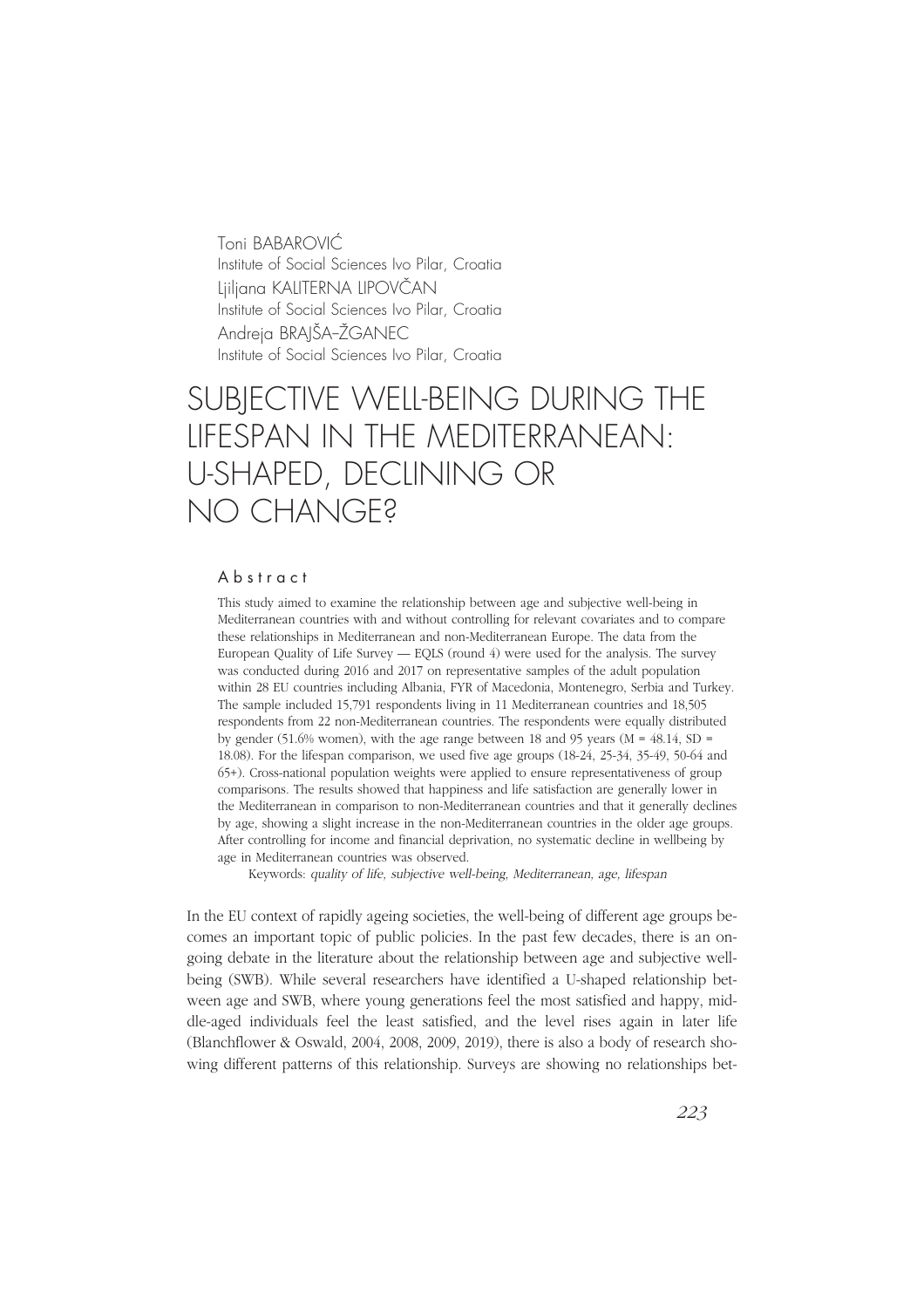ween age and well-being, the decline in well-being with age (Deaton, 2008) or a mixture of stability up to late adulthood and a sharp decline afterwards (Hansen & Slagsvold, 2012). It was also found that the relationship between age and SWB vary according to the wealth of the country. Several studies showed that the decline in SWB with age is the greatest in the middle-income (Deaton, 2008) and transition countries (Guriev & Zhuravskaya, 2009; Kaliterna & Burušić, 2014), while in richer countries a U-shaped relationship was found. Knowing that household incomes in Mediterranean countries are significantly lower than in northern Europe, the primary focus of this survey is to examine the effect that age has on SWB in the Mediterranean countries.

The recent Eurofound (2019) research on SWB in Europe delivered two important findings related to the age differences in SWB measures. Firstly, there are substantial differences in quality of life across age groups in Europe. An east-west and a northsouth divide are apparent in these differences. The older generations, in general, enjoy a better quality of life than younger age groups in Western Europe, while the younger generations are better off in Eastern Europe. Secondly, life satisfaction markedly and significantly declined for older people in the Mediterranean, Central and Eastern, Baltic and Balkan clusters between 2011 and 2016. The traditional U-shape curve over the life course — which indicates falling life satisfaction until middle age, when it rises again — flattened at older ages.

Another debate about the patterns of the relationship between age and SWB is going on regarding whether researchers should use confounding factors in their analyses. The U-shape relationship was mainly found after controlling for many confounding factors such are income, marriage, job status, commonly employed in analyses. Glenn (2009) criticizes such methodology and argues that the appearance of this U-shape is the result of the use of inappropriate and questionable control variables. Most authors consider that certain controls are required, such as income, education and a series of other personal characteristics (Lelkes 2006). Blanchflower and Oswald (2019) and Stone et al. (2010) showed that the usual sets of control variables neither create nor eliminate the prevalence of a U-shape in their data samples. The use of controls can be justified following the arguments by Lelkes (2008) "It is not ageing as such, which results in declining happiness, but rather the circumstances associated with ageing.« Following this argument, Helliwell and Wang (2018) demonstrated that the social context matters in estimating the age effect on SWB. They have found that a U-shape relationship between age and SWB is significantly shallower, and raises more in the older age groups for those with the most supportive workplaces, families, neighbourhoods, and cities. Taking into account that Mediterranean EU countries differ from non- Mediterranean countries mostly by GDP, personal income, and the functioning of public services, controlling for such covariates could flatten out the expected U-shape curve, especially in Mediterranean countries.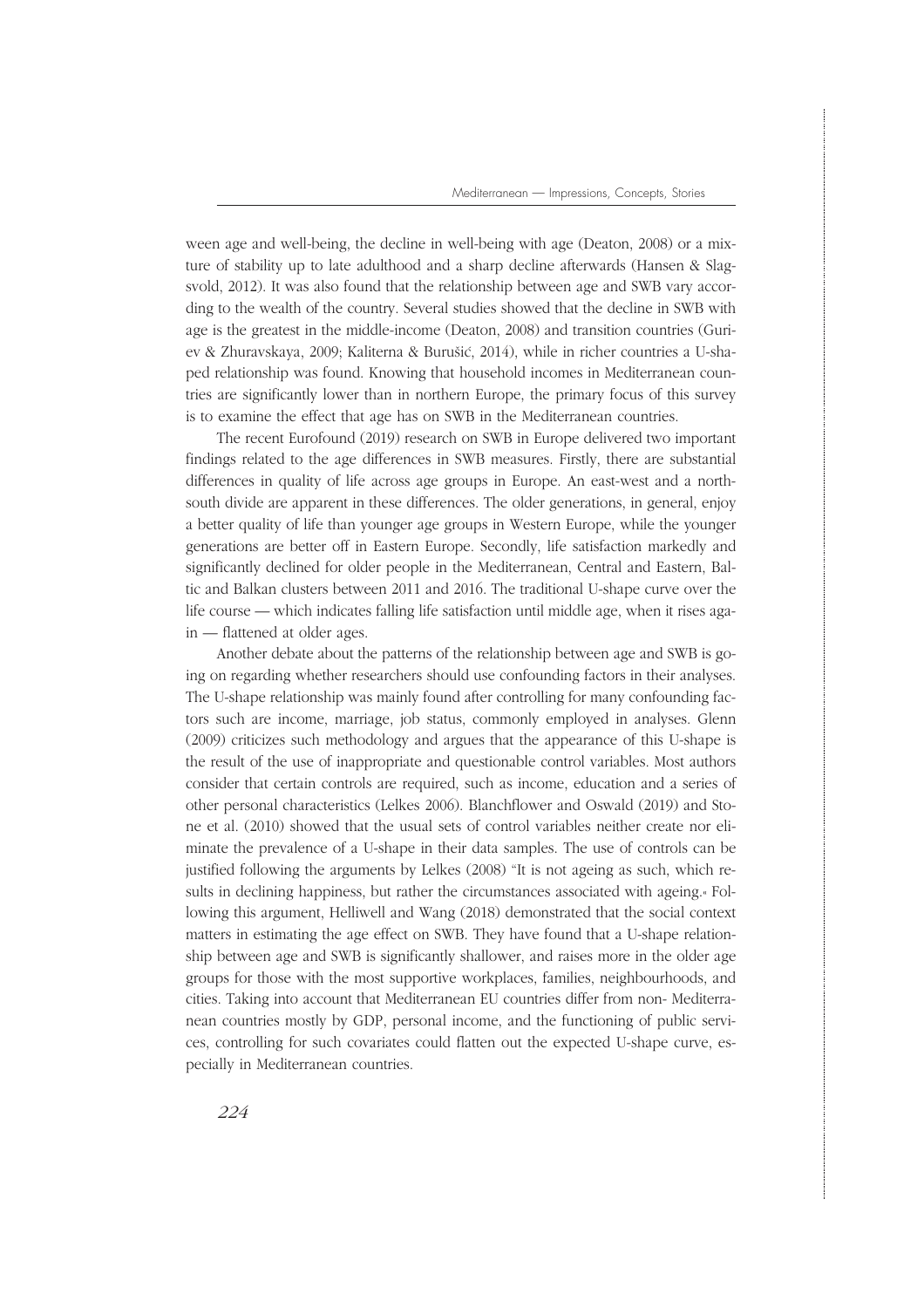# THE AIM OF THE STUDY

The study has two particular aims. The first was to examine the effect that age has on SWB in Mediterranean countries with and without controlling for relevant covariates. The second was to compare the effects of age on SWB in the Mediterranean and non-Mediterranean Europe.

# **METHODOLOGY**

The data from the European Quality of Life Survey — EQLS (round 4) were used in this research<sup>1</sup>. The EQLS is a survey of the adult population  $(18+)$  living in private households, based on a statistical sample and covering a cross-section of society. Depending on the country size and national arrangements, the round 4 samples ranged from 1,000 to 2,000 people per country. The EQLS was carried out as face-to-face interviews in people's homes using computer-assisted personal interviewing (CAPI) and covered a comprehensive list of questions regarding their quality of life. The EQLS round 4 was carried out from September 2016 to March 2017 in all EU Member States and the five candidate countries (Albania, the Former Yugoslav Republic of Macedonia, Montenegro, Serbia and Turkey). High standards of quality assurance were applied to all stages of the survey's implementation (Eurofound, 2017).

# PARTICIPANTS

The representative samples of the adult population within the countries were used. For this study, the cross-national population weights were applied for combining two specific country subgroupings (the Mediterranean vs. non-Mediterranean countries). After the weighting procedure, the total final sample included 34,296 participants, from which 18,505 participants were from Non-Mediterranean countries and 15,791 respondents were from Mediterranean countries. Non-Mediterranean countries included: Austria, Belgium, Bulgaria, Czech Republic, Germany, Denmark, Estonia, Finland, Hungary, Ireland, Lithuania, Luxembourg, Latvia, Netherlands, Poland, Portugal, Romania, Sweden, Slovakia, United Kingdom, FYR of Macedonia and Serbia. Mediterranean countries included: Cyprus, Greece, Spain, France, Croatia, Italy, Malta, Slovenia, Albania, Montenegro, and Turkey. The age of respondents vary from 18 to 95 with an average of 48 years ( $M = 48.14$ ,  $SD = 18.08$ ). The respondents were equally distributed by gender (51.6% female).

<sup>1</sup> European Foundation for the Improvement of Living and Working Conditions, EQLS Integrated Trend Data File, 2003-2016 [SPSS file: EQLS trend dataset — 4 waves — all countries]. Colchester, Essex: UK Data Archive [distributor], March 2018. SN: 7348.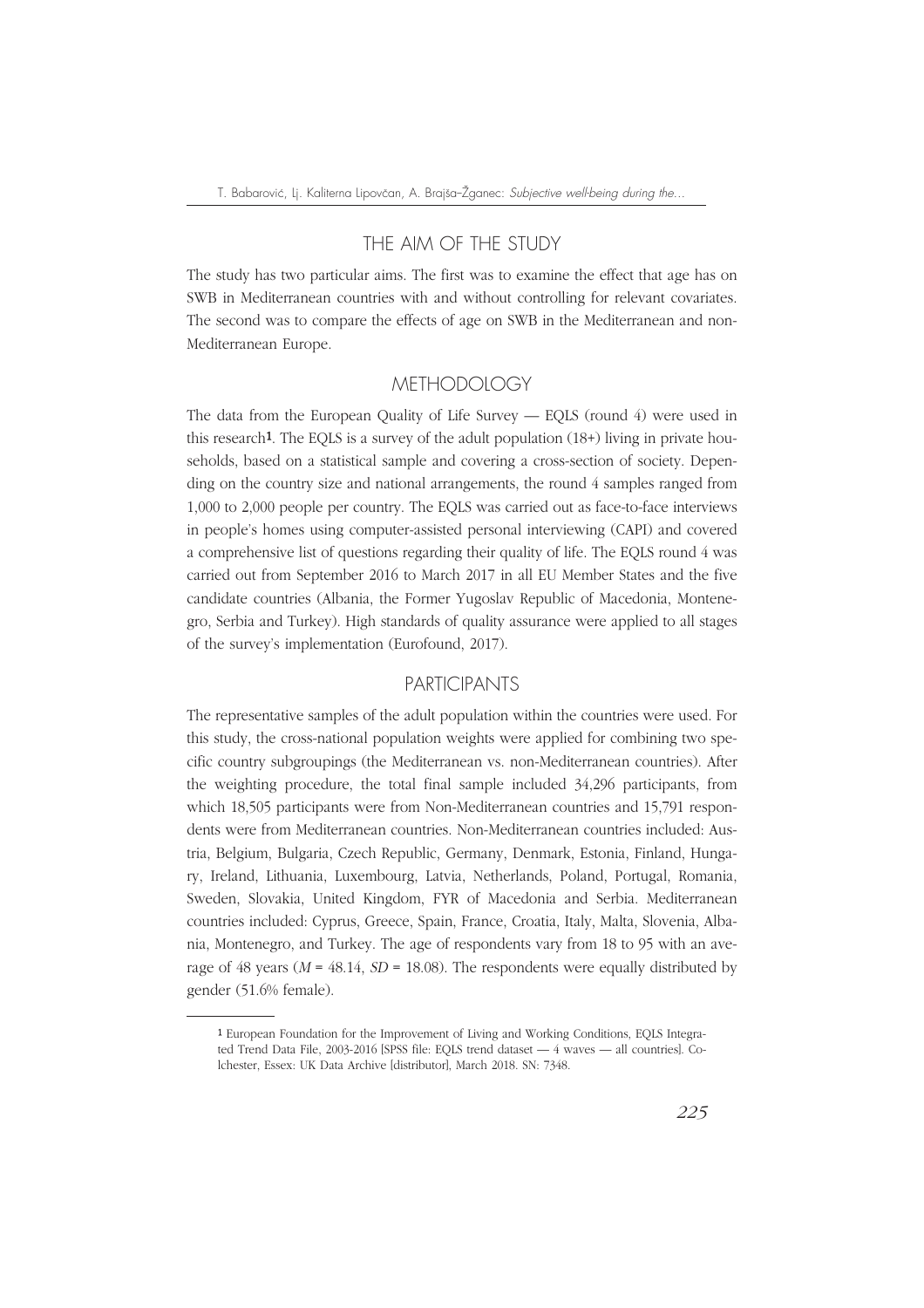Mediterranean — Impressions, Concepts, Stories

#### **MEASURES**

'Subjective well-being' was measured by two single-item scales. Single items scales asked people to rate their global life satisfaction ("All things considered, how satisfied would you say you are with your life these days?"), and general happiness ("Taking all things into account, how happy would you say you are?"), on 10-point end-defined response scales, ranging from 1 (very dissatisfied/very unhappy) to 10 (very satisfied/very happy).

The age of participants was operationalized by age grouping over the lifespan comparison. We used five age groups  $(18-24, 25-34, 35-49, 50-64, 406)$  and  $(5+)$  years of age).

## **COVARIATES**

The deprivation index measures the average number of items a household cannot afford. This index is calculated as the average number of items that a respondent's household cannot afford if they wanted to buy them, from the following list: a) keeping your home adequately warm; b) paying for a week's annual holiday away from home (not staying with relatives); c) replacing any worn-out furniture; d) a meal with meat, chicken, fish every second day if wanted; e) buying new, rather than second-hand, clothes; and f) having friends or family for a drink or meal at least once a month. The index value can range from zero to six, where a larger number indicates higher material deprivation of the household.

The Public Services Index is the overall measure of satisfaction with public services within the country. It covers six types of public services: education, healthcare, public transport, childcare, cares for the elderly and the pension systems. Respondents rate these types of public services on a 10-point scale, with 1 denoting the lowest rating and 10 the highest. The Public Service Index is calculated as an average rating given by a respondent on these six items. Both of the indices were proved to be valid and reliable measures of financial deprivation and satisfaction with public services, which is reported in other studies based on EQLS results (e.g. Rose & Newton, 2010; Eurofound, 2014).

Equalised monthly household income in PPP euros was used as a comparable relative measure of available monthly economic resources of respondents in this study. The equalised household income is an indicator of the economic resources available to each member of a household. It is the total income of a household, after tax and other deductions, which is available for spending or saving, divided by the number of household members converted into equalised adults. The household members are equalised or made equivalent by weighting each according to their age, using the OECD equivalence scale. For comparisons across geographical areas in the same period, income data should also be adjusted by the differences in price levels by country. Thus, purchasing power parities (PPPs) is a measure of the relative prices of goods and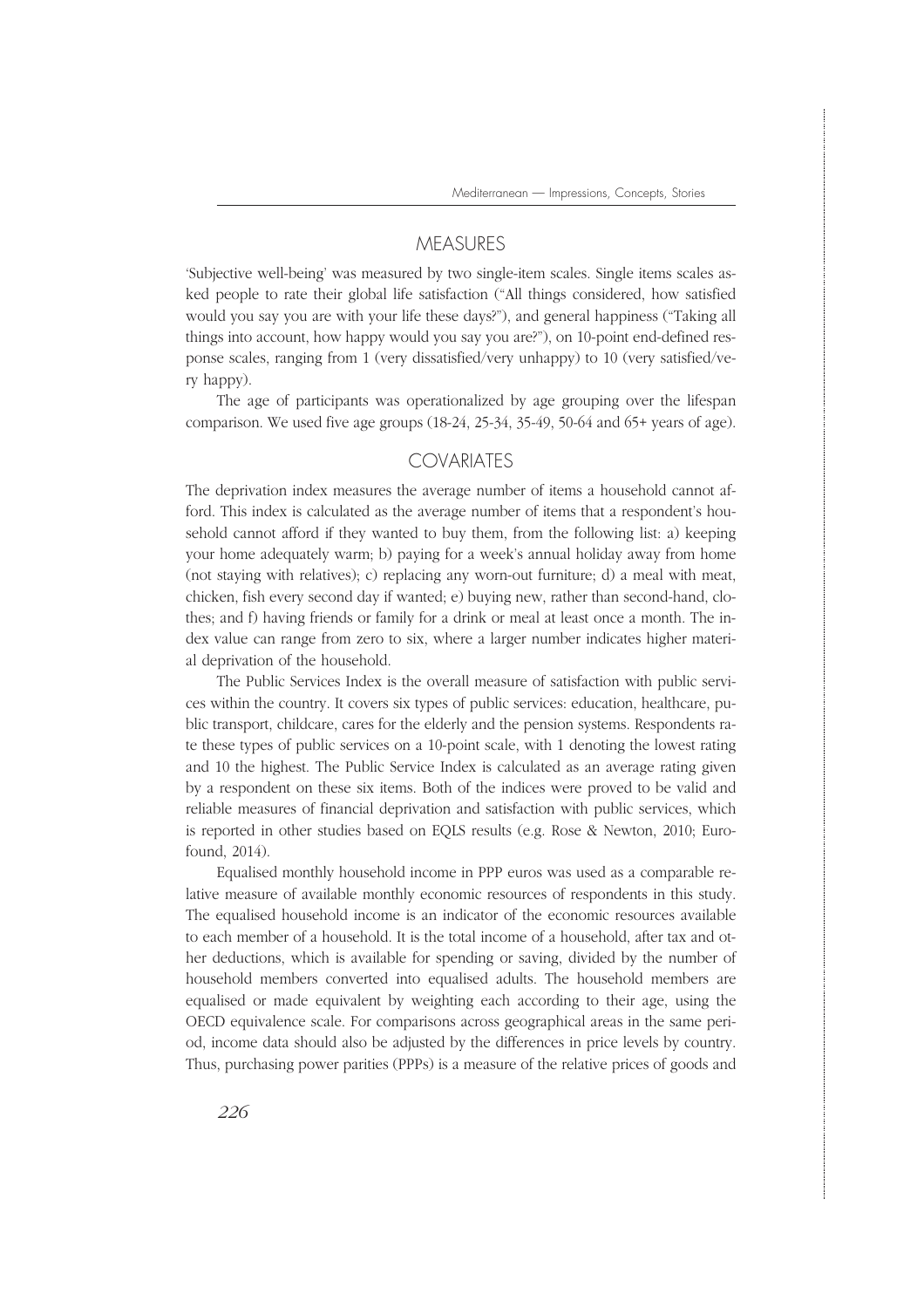services that are likely to be purchased for consumption. PPPs are regularly compiled by OECD and Eurostat statistics.

# STATISTICAL PROCEDURES

The participants that had missing results in particular variables were excluded from analysis using listwise deletion. To illustrate the relationship between age and SWB, we graphically presented the mean scores of life satisfaction and happiness scales by five age groups and interpolated the second-order polynomial trendline that should correspond to the expected U-shaped curve. To examine the fit of the second-order polynomial curve to actual data, we calculated the  $R<sup>2</sup>$  value. This procedure was performed separately for the raw data of life satisfaction and happiness, and life satisfaction and happiness data residuals after controlling for covariates. The calculations and figures were done using Excel.

The two-way ANOVA and ANCOVA procedures were used to determine the exact difference in the quality of life between the different age groups of respondents and the respondents living in Mediterranean and non-Mediterranean countries, before and after the control for covariates, respectively. Furthermore, we have also tested the interaction effect of age and region of residence in ANOVA/ANCOVA models to examine the possible regional difference in age-SWB relation. Before running the analysis the assumptions for ANOVA/ANCOVA were checked. There were no significant outliers, the distributions of the dependent variables in respected groups were approximately normal and the conditions of homogeneity of variances between the groups were met. We applied the significance level of .01 to test each hypothesis due to the large sample size. Statistical software SPSS v23 was used for this data analysis.

## RESULTS

Figures 1 and 2 represent the variations in life satisfaction and happiness by age in the Mediterranean and non-Mediterranean countries. Firstly, the presented data revealed that there is a noticeable difference in SWB between Mediterranean and non-Mediterranean countries, where the citizens of non-Mediterranean countries are more satisfied with life and happier than those from the Mediterranean. Moreover, these differences are stable by age indicating that citizens living in non-Mediterranean countries have higher SWB than those from the Mediterranean in all age cohorts. Further, as it can be seen from the figures, the SWB generally falls by age (with some rise in the oldest cohort in non-Mediterranean counties), and could be well fitted by the U shaped curve.  $R<sup>2</sup>$  values that capture the fit of the second-order polynomial curve to raw SWB data are all high ( $\mathbb{R}^2 > .83$ ). However, these U shape curves fit the data better in non-Mediterranean than Mediterranean countries, mostly because of the increase of SWB in the oldest cohort of respondents in non-Mediterranean countries which is not the case in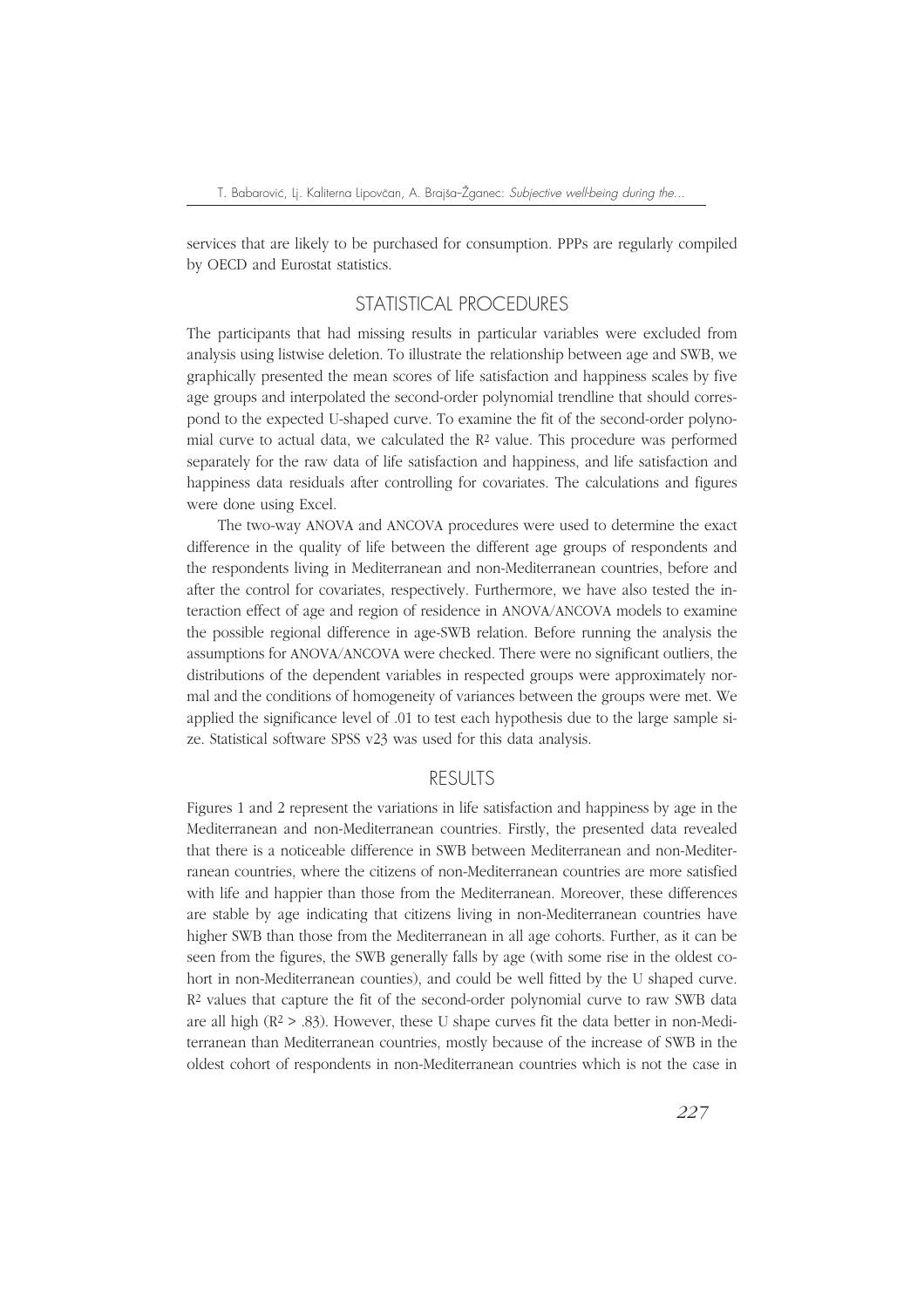

Figure 1 — Life Satisfaction by Age in Mediterranean and Non-Mediterranean Countries



Figure 2 - Happiness by Age in Mediterranean And Non-Mediterranean Countries

the Mediterranean. Moreover, it was found that the change in SWB in Mediterranean countries is not that much affected by age, comparing to non-Mediterranean countries. The trend-lines in Mediterranean countries flatten indicating less change in SWB by age.

Figures 3 and 4 represent the age variations in life satisfaction and happiness in Mediterranean and non-Mediterranean countries after controlling the effect of covariates on SWB measures. The controlled variables were: Deprivation Index (the average number of items a household cannot afford), Public Services Index (the overall measu-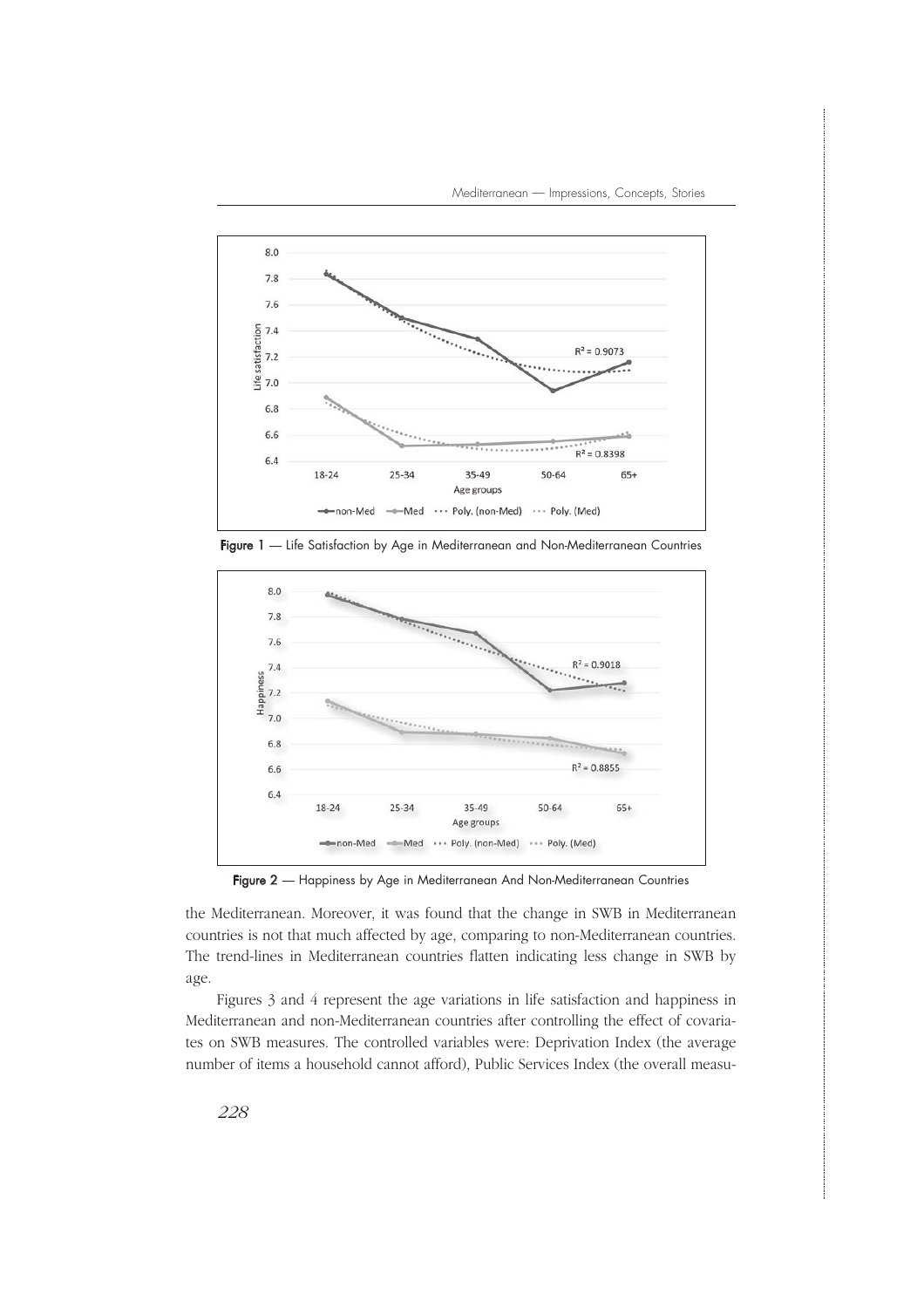

Figure 3 — Life Satisfaction by Age in Mediterranean and Non-Mediterranean Countries After Controlling for Covariates



Figure 4 — Happiness by Age in Mediterranean and Non-Mediterranean Countries After Controlling for Covariates

re of satisfaction with public services within the country) and House income (equalised monthly household income in PPP euros). As it can be seen from the figures, the controlling for these covariates affected much more the age-SWB relation in Mediterranean than non-Mediterranean countries. The U curve shape of this relationship was no longer presented in Mediterranean countries either for Life satisfaction ( $R^2$  = .17) or for Happiness ( $R^2$  = .17). The change of SWB by age in Mediterranean countries after controlling for covariates becomes smaller and unsystematic. In non-Mediterranean coun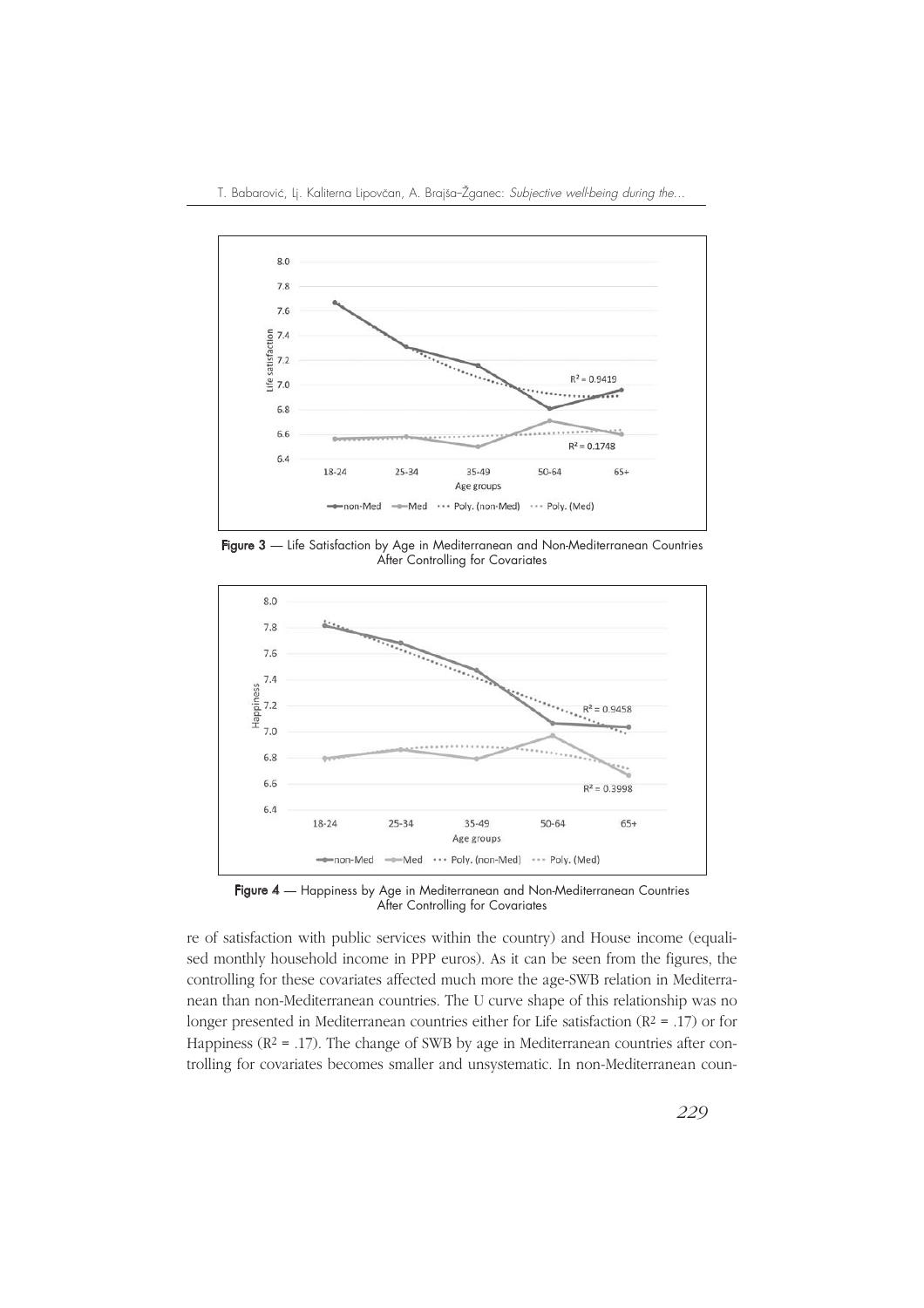tries the U-shaped curve of these relationships is still present regardless of covariates control — the SWB falls by age until the age of 50-64 years and then rises (life satisfaction) or stagnate (happiness). An additional interesting feature of age-SWB relation in Mediterranean and non-Mediterranean countries is the closure of the gap in SWB between the Mediterranean and non-Mediterranean countries in the age group 50-64 years. It seems that, after controlling for socioeconomic variables, the lowest age point of SWB in non-Mediterranean countries is the highest age point in the Mediterranean (age group 50-64 years).

The results of another statistical approach examining age effects on SWB in Mediterranean and non-Mediterranean countries are presented in Table 1. By the two-way ANOVA, we tested the age and regional difference in SWB measures (raw data) and by ANCOVA, the same differences after controlling for covariates. In both analyses, all effects were statistically significant (p> .001) — mostly due to the large sample size. However, the effects sizes were small: Age explains less than 1% of SWB differences, Region explains up to 3% of SWB differences, Age-Region interaction — the differences in age effects on SWB by region (differences in curves) are smaller than 1%. It could be also observed that the main effects of age and region are somewhat smaller after controlling for covariates (smaller  $Fs$  and  $\eta$ <sup>2</sup>s), indicating that socioeconomic variables partially explain some of the age and regional differences in SWB. Contrary, the interaction effects — the differences in age effects on SWB by region (differences in curves) — are somewhat bigger after controlling for covariates. This corresponds with the previous conclusion derived from graphical representations that in Mediterranean counties the curve becomes flattened after controlling for covariates. It seems that controlling for socioeconomic variables reduce age and regional differences in SWB, mostly by reducing age differences in SWB in Mediterranean countries.

|                                    | Kaw data       |          |      |         |     |      | tor covariates |     |      |      |          |     |
|------------------------------------|----------------|----------|------|---------|-----|------|----------------|-----|------|------|----------|-----|
|                                    | satistaction . |          |      | ness    |     |      | satistaction   |     |      |      |          |     |
|                                    |                | р        | n۷   |         | p   | η۷   |                | р   | η۷   |      | р        | n۷  |
|                                    |                |          |      |         | 0   | 009  | 36             |     | .003 | -87  |          | 007 |
| (Med. vs.<br>Kegiu.<br><b>Medi</b> | 7.58           | .00      | -029 | 1024.24 | .00 | .029 | 369.76         | .00 | .021 | 0.03 | .00      | 024 |
|                                    | ω              | $\alpha$ | 003  | -07     | œ   | 003  | 20 YY          | V   | M7   | 10   | $\alpha$ | MR  |

Table 1 — Testing for Age and Region Effects on SWB Without and With Controlling for Covariates

## DISCUSSION

Several researchers have found that SWB is generally higher in the North of Europe and lower in the South (Clark et al., 2020; Eurofound, 2019) as also our previous (Babarović et al., 2019) and present study. In this study, we were interested primarily in the age differences in SWB between Mediterranean and non-Mediterranean European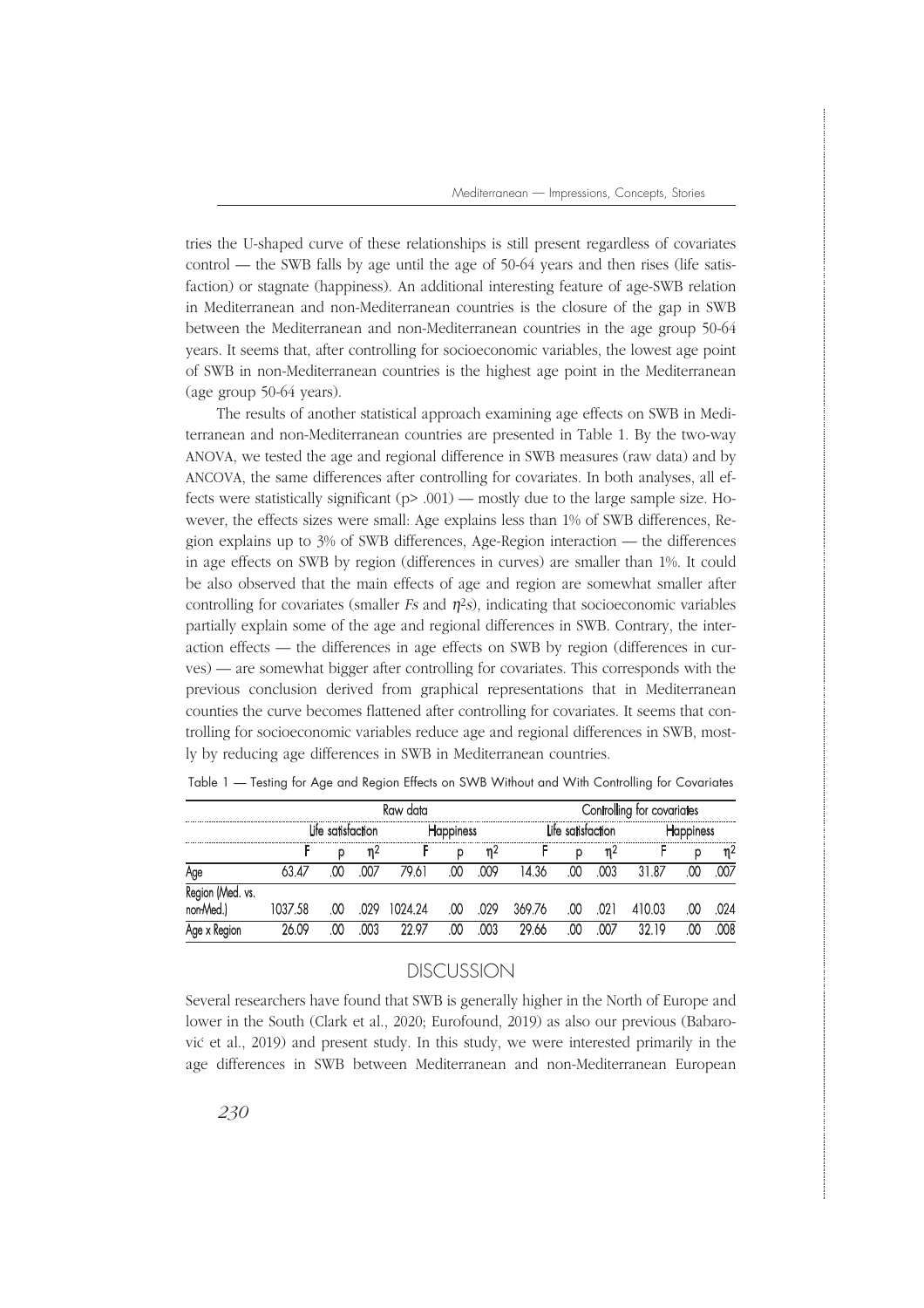countries and showed that these differences are stable by age indicating that citizens living in non-Mediterranean countries have higher SWB than those from the Mediterranean in all age cohorts.

Concerning the pattern of relationships between age and SWB, our results showed that the U-shape relationship fit the data better in non-Mediterranean than Mediterranean countries (Figures 1 and 2). In non-Mediterranean countries, there is a decrease in both measures of SWB (life satisfaction and happiness) between the years 18 and 50, with 50-64 olds having the lowest SWB, followed by an increase in older age. However, this is not the case in Mediterranean countries. The trend lines in Mediterranean countries are flattening indicating less pronounced changes in SWB by age.

After controlling the covariates, that is, variables mostly indicating the relative wealth of citizens (deprivation index, household income, quality of public services), the relationship between age and SWB changed more in Mediterranean than non-Mediterranean countries (Figures 3 and 4). In non-Mediterranean countries, the U-shaped relationship was still present regardless of covariates control, that is, the SWB falls by age until the age of 50-64 years and then rises (life satisfaction) or stagnates (happiness). However, in Mediterranean countries, the change of SWB by age after controlling for covariates becomes smaller and unsystematic with almost no change in SWB by age. It seems that controlling for covariates affected mostly the youngest age cohort (18-24 years) in Mediterranean countries which showed no decrease in SWB in comparison to a pronounced fall in SWB without control for covariates. This absence of a decrease in SWB from young to middle age flattened the expected trend-line of the U-shape relationship.

Besides the fact that the U-shaped relationship between SWB and age remains controversial, some authors argue also about its significance, that is, the size of the age effect on SWB. Our analyses showed that the effects sizes were small: age explains less than 1% of SWB differences, region (Mediterranean, non-Mediterranean) up to 3% and age-region interaction — the differences in age effects on SWB by region are lower than 1%. Jebb et al. (2019) argue that even if the differences across age are statistically significant, the effect sizes are so small that it is truly trivial and lacks practical significance and that in terms of the scale 1-10 (as was in our study), the differences bellow 1.00 should be considered quite small. Our results showed that in Mediterranean countries the differences between the highest and lowest SWB in the particular age group is about 0.5 and about 0.8 in non-Mediterranean countries. However, some researchers argue the opposite, that even if the size of the dip is statistically tiny, it is not trivial (Blanchflower & Oswald, 2019). According to them, the size of the drop in wellbeing from the highest (youth) to the lowest point (mid-life) is equivalent in magnitude to the influence of a major life event like unemployment or marital separation and could be highly consequential.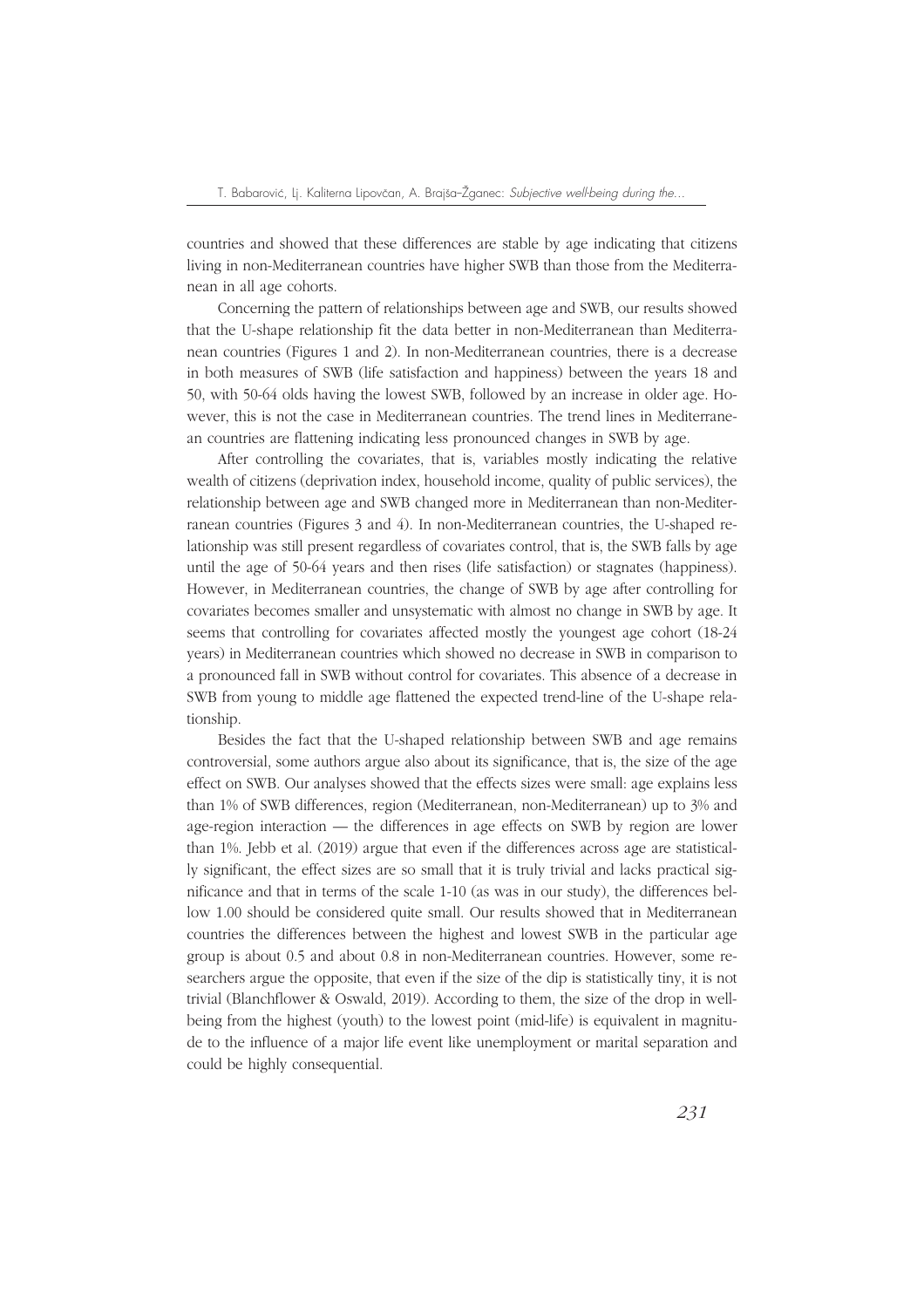Without going deeper into discussions and controversies regarding the practical importance and shape of the relationship between age and SWB, we can conclude that our study showed that the citizens of non-Mediterranean countries showed higher levels of SWB in terms of life satisfaction and happiness than those in Mediterranean in all age groups. Also, we demonstrated that age differences in SWB are more pronounced in non-Mediterranean than in Mediterranean European countries, especially after controlling for socioeconomic variables.

#### R e f e r e n c e s

- Babarović, T., Kaliterna Lipovčan, Lj., Brajša-Žganec, A., & Zekan, J. (2019). Life satisfaction in the Mediterranean: The cradle of European civilization with unhappy new generations. In K. Jurčević, Lj. Kaliterna Lipovčan, & O. Ramljak (Eds.). Reflections on the Mediterranean. Institute of Social Sciences Ivo Pilar & VERN Group, 197-206.
- Blanchflower D.G., & Oswald A.J. (2019). Do modern humans suffer a psychological low in midlife? Two approaches (with and without controls) in seven data sets. In Mariano Rojas (Ed.). The economics of happiness. How the Easterlin paradox transformed our understanding of well- -being and progress. Springer. 439-453.
- Blanchflower, D. G., & Oswald, A. J. (2004). Well-being over time in Britain and the USA. Journal of Public Economics, 88(7-8), 1359-1386.
- Blanchflower, D. G., & Oswald, A. J. (2008). Is well-being U-shaped over the life cycle? Social Science and Medicine, 66, 1733-1749.
- Blanchflower, D. G., & Oswald, A. J. (2009). The U-shape without controls: A response to Glenn. Social Science and Medicine, 69, 486-488.
- Clark, A.E., D'Albis, H., & Greulich, A. (2020). The Age U-shape in Europe: The Protective Role of Partnership. HAL halshs-02872212. 1-28.
- Deaton, A. (2008). Income, health, and well-being around the world: evidence from the Gallup World Poll. Journal of Economic Perspectives, 2008, 1-20.
- Eurofound. (2014). Trends in quality of life Croatia: 2007—2012. Publications Office of the European Union.
- Eurofound. (2017). European quality of life survey 2016: Quality of life, quality of public services, and quality of society, Publications Office of the European Union.
- Eurofound. (2019). Age and quality of life: Who are the winners and losers? Publications Office of the European Union.
- European Centre. Policy Brief March.http://www.euro.centre.org/data/1207216181\_14636.pdf
- Glenn, N. (2009). Is the apparent U-shape of well-being over the life course a result of inappropriate use of control variables? A commentary on Blanchflower and Oswald (66:8, 2008, 1733-1749). Social Science & Medicine, 69(4), 481-485.
- Guriev, S., & Zhuravskaya, E. (2009). (Un)Happiness in transition. Journal of Economic Progress, 23(2), 143-168.
- Hansen, T., & Slagsvold, B. (2012). The age and subjective well-being paradox revisited: A multidimensional perspective. Norsk Epidemiologi, 22(2), 187-195.
- Kaliterna-Lipovčan, Lj., & Burušić, J. (2014). Age and gender differences in well-being in Croatia. In Eckermann, Elizabeth (Ed.). Gender, Lifespan and Quality Of Life: An International Perspective. Springer, 199-219.